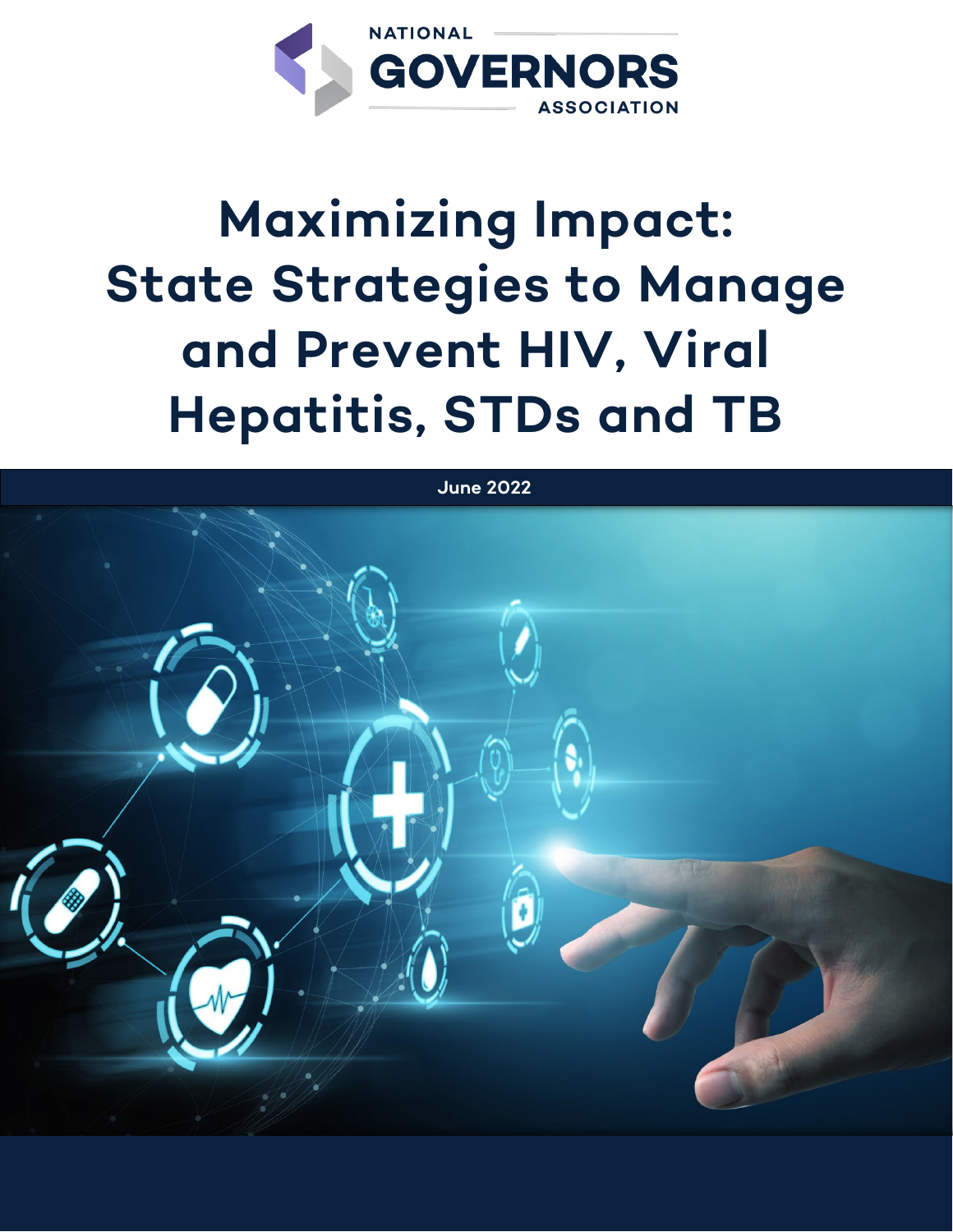# **Introduction**

High-impact prevention is a public health approach prioritizing interventions in specific populations to maximize the impact of resources and reduce new infections. Prioritizing interventions in certain settings can yield a high return on investments, both in health care costs and life-years saved. As an example, people who are at increased risk for HIV, viral hepatitis, sexually transmitted diseases (STDs) and tuberculosis (TB) frequently interact with certain settings that can be leveraged to implement a high-impact approach to prevention and treatment. These ["high-impact"](https://www.cdc.gov/nchhstp/highimpactprevention/index.html) settings include, but are not limited to, syringe services and other harm reduction programs, clinics, emergency departments, jails, prisons and shelters for individuals experiencing homelessness. People engaged in **behaviors** [that increase the risk](https://www.hiv.gov/hiv-basics/overview/about-hiv-and-aids/who-is-at-risk-for-hiv) of acquiring or transmitting an infectious disease often experience societal and structural pressures.

### **High Impact Settings and Disproportionately Affected Populations**

#### **High-Impact Settings**

- Community-based health clinics
- Correctional facilities
- Emergency rooms
- Federally qualified health centers
- Harm reduction clinics
- Shelters for unhoused persons
- Syringe service programs

#### **[Disproportionately Affected Populations](https://www.cdc.gov/hiv/statistics/overview/ataglance.html#:%7E:text=Black%2FAfrican%20Americanj%20and,and%2013%25%20of%20the%20population.&text=Hispanic%2FLatino%20people%20accounted%20for,and%2018%25%20of%20the%20population.)**

- Black/African American and Hispanic/Latino populations
- LGBTQIA+ people
- People engaged in sex work
- People experiencing homelessness
- People who use injection drugs

Disproportionately affected populations, such as people who use drugs or people experiencing homelessness, can have an increased likelihood of visiting one or more of these settings. For example, between 2015 and 2018 there was an annual average of 203 emergency department visits [per 100 homeless persons](https://www.cdc.gov/mmwr/volumes/69/wr/mm6950a8.htm#:%7E:text=During%202015%E2%80%932018%2C%20there%20were,the%20rate%20for%20nonhomeless%20persons.) whereas the total population only experienced 42 emergency department visits per 100 persons. Additionally, the Centers for Disease Control and Prevention (CDC) estimates [13.3 percent](https://www.cdc.gov/hiv/statistics/overview/index.html) of people with HIV and [50 percent](https://www.cdc.gov/media/releases/2016/p0504-hepc-mortality.html) of people with hepatitis C are undiagnosed. Linking screening in emergency departments or wraparound testing in homeless shelters can build pathways to providing equitable health care services for those disproportionately affected by these diseases.

The stigma and discrimination people face due to their diagnosis of HIV, viral hepatitis, STDs or TB is amplified by interactions with ongoing, co-occurring an[d systemic issues](https://www.healthaffairs.org/do/10.1377/forefront.20210407.8040/full/) and is sometimes called a "syndemic." A [syndemic](https://www.ncbi.nlm.nih.gov/pmc/articles/PMC6613368/) exists when the complex interaction of two or more conditions (alongside societal structures) contributes to an excess burden of disease. Understanding these interrelationships and their impact can help states develop an intersectional, equitable and holistic approach to addressing the overlapping epidemics of HIV, viral hepatitis, STDs and TB. The [specific](https://www.ncbi.nlm.nih.gov/pmc/articles/PMC7539237/) [conditions and societal](https://www.ncbi.nlm.nih.gov/pmc/articles/PMC7539237/) structures associated with these diseases include the opioid overdose crisis, increased prevalence of poor mental health, and ongoing social discrimination including racism and LGBTQIA+ prejudice. An integrated approach to address these issues may improve lives, save money, reduce health disparities and protect youth. The most promising practices not only identify cases, but can link people to care and prevent further infections. Most can also yield financial savings over time, which is important given the combined  $$36.5$  billion cost of treatment services for people with HIV and hepatitis C. High-impact settings can serve as the touchpoint to connect people with prevention and treatment.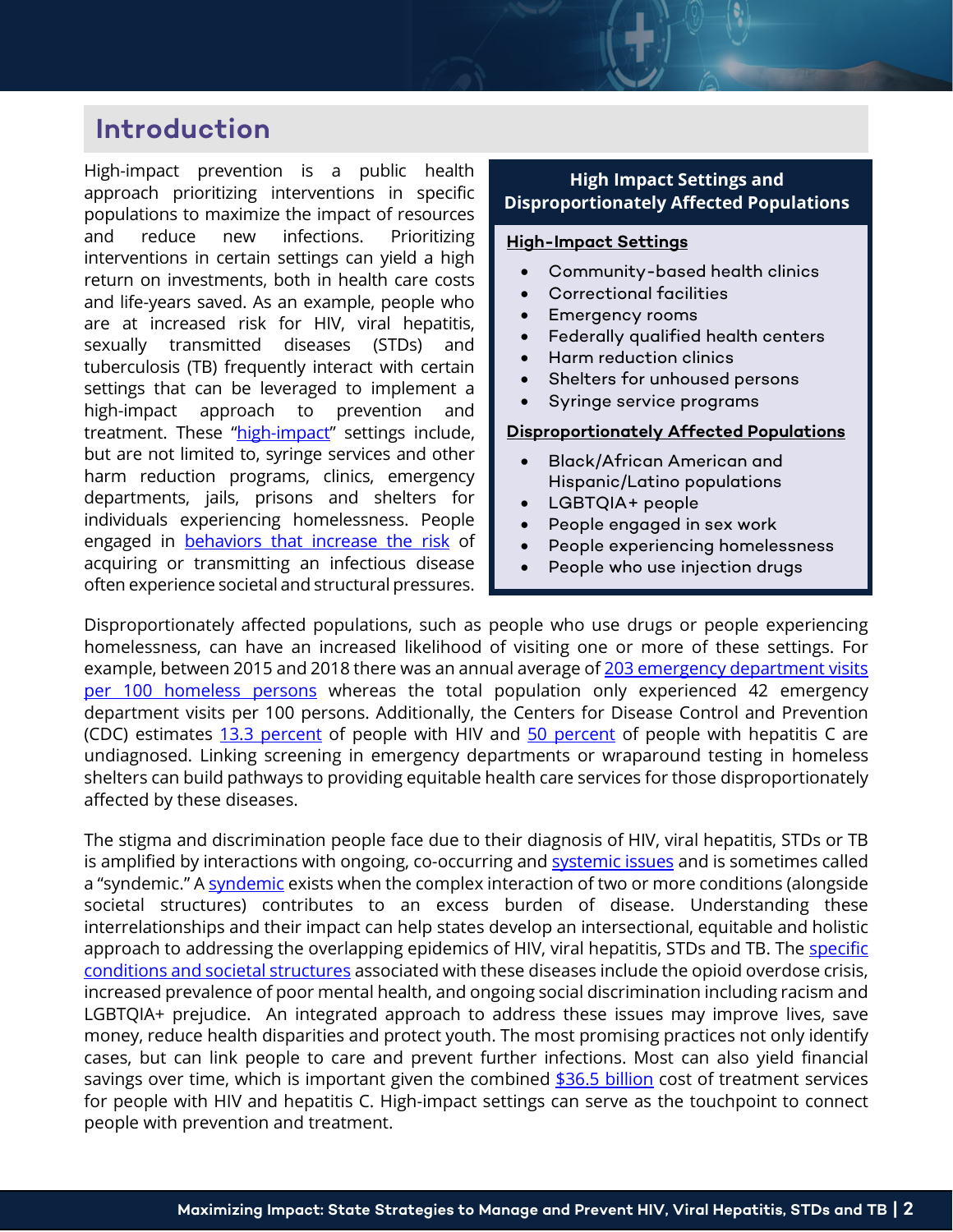# **Considerations for Governors**

Addressing the syndemic between HIV, viral hepatitis, STDs and TB can benefit when Governors convene multisector stakeholders and develop a coordinated approach to improve the lives of the state's residents. By implementing best and promising practices, Governors can aid in the federal effort while making health care systems more equitable. The National Governors Association Center for Best Practices (NGA Center) conducted interviews, reviewed research and hosted an expert roundtable to share strategies for combatting the syndemic between HIV, viral hepatitis, STDs and TB through testing and treatment in high impact settings. The NGA Center developed the following considerations and approaches from this roundtable, which fell into the following thematic areas:

- **Consideration 1:** Implement policies to expand access to comprehensive, sustainable harm reduction and other infectious disease prevention services.
- **Consideration 2:** Broaden the available workforce through strategic recruitment and training on infectious disease education, counseling, testing and treatment in high-impact settings.
- **Consideration 3:** Collaborate across state government to refine and streamline processes that create unintentional barriers to care.
- **Consideration 4:** Innovate through prevention, screening and surveillance activities to reduce disease transmission and improve outbreak response.

# **CONSIDERATION 1: Implement policies to expand access to comprehensive, sustainable harm reduction and other infectious disease prevention services.**

Identifying and managing infectious diseases in high-impact settings, such as [state-run facilities,](https://www.pewtrusts.org/en/research-and-analysis/reports/2018/07/19/state-prisons-and-the-delivery-of-hospital-care)  can be costly. Removing barriers to testing high-risk individuals can connect them to care and protects their [congregate setting population,](https://ciswh.org/wp-content/uploads/2017/11/DEII-Jails-factsheet-Summary.pdf) as well as the community to which they may return. Governors are uniquely positioned to remove barriers to addressing infectious disease issues through policy actions and by convening a multi-sector, diverse set of experts, including people with lived experiences. As an example, Governors may use their executive authority to direct agencies to implement broad testing protocols in state-run facilities. Another step Governors can take in creating policies to expand access to services is to address potential stigma by using nonjudgmental language, meeting people where they are and ensuring providers deliver optimal medical care without bias. Governors also have the authority to create an intersectional space for all stakeholders to come to the table and provide opportunities for them to inform equitable policies for those disproportionately affected while promoting safer, healthier communities.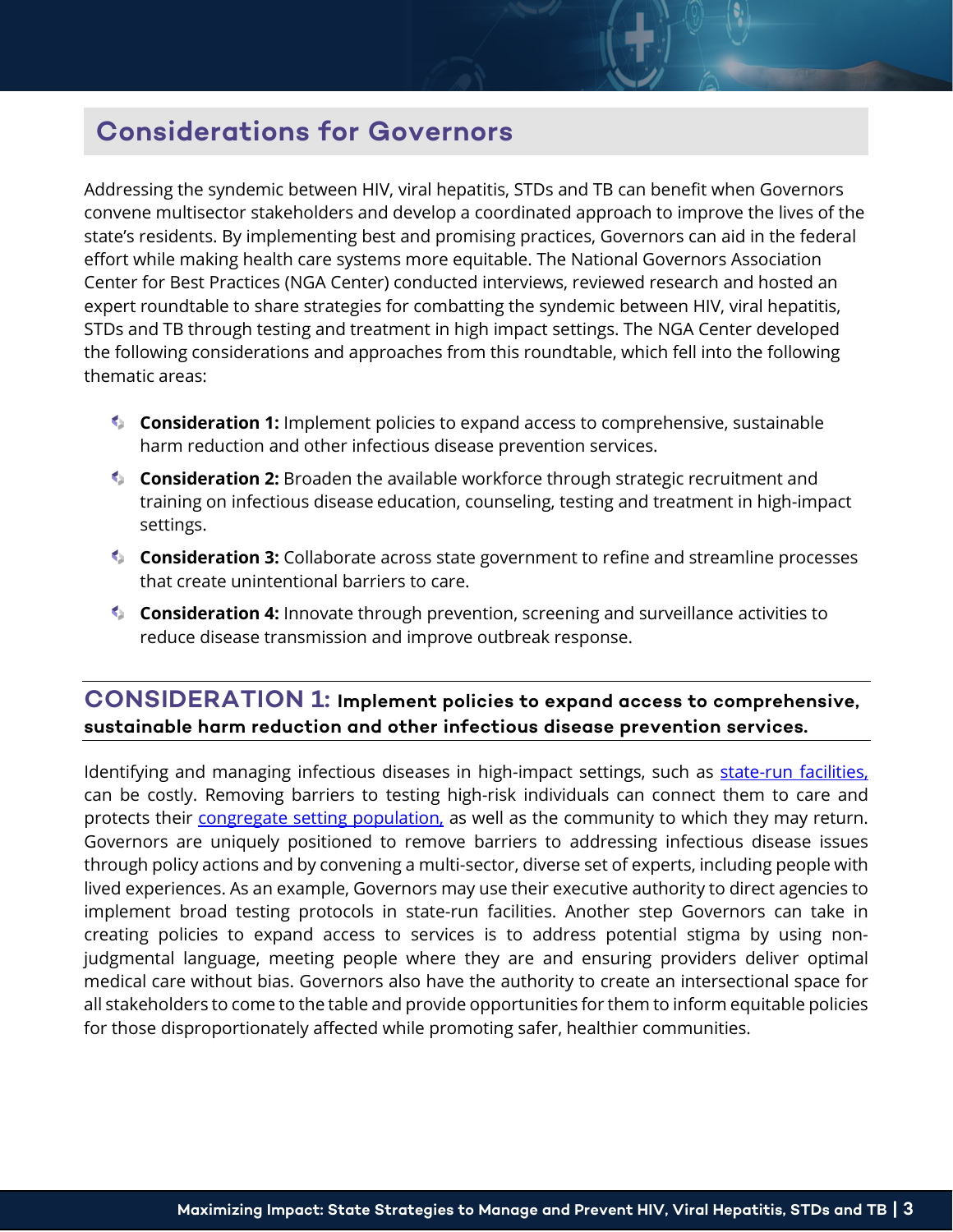## **Harm Reduction**

Sharing or reusing needles can lead to the transmission of HIV, [viral hepatitis](https://www.cdc.gov/ssp/syringe-services-programs-factsheet.html) and other complications. Between 39 - 48 [percent](https://www.cdc.gov/hiv/group/hiv-idu.html) of people who inject drugs (PWID) age 18-39 reported sharing syringes in 2018. Over [2,500](https://www.cdc.gov/ssp/syringe-services-programs-factsheet.html) new HIV infections occur among people who inject drugs (PWID) annually. [Harm reduction strategies](https://www.recoveryanswers.org/resource/drug-and-alcohol-harm-reduction/) can prevent further disease spread and link individuals to substance use disorder (SUD) treatment for those who seek it. These [approaches](https://harmreduction.org/about-us/principles-of-harm-reduction/) lead with the principle of [meeting](https://languagescience.umd.edu/beyond-umd/language-science-everyone/meet-them-where-they-are)  [people where they are](https://languagescience.umd.edu/beyond-umd/language-science-everyone/meet-them-where-they-are) while developing trust and providing tools to protect individuals from disease and overdose. Syringe service programs [\(SSPs\)](https://www.cdc.gov/ssp/syringe-services-programs-faq.html) are a harm reduction strategy that provides access to sterile syringes, facilitates the safe disposal of needles and connects people to prevention and treatment services. [Most](https://www.cdc.gov/ssp/syringe-services-programs-factsheet.html#:%7E:text=The%20majority%20of%20SSPs%20offer,don) SSPs offer referrals to [medication-assisted treatment,](https://www.samhsa.gov/medication-assisted-treatment) which is the use of medications, counseling and behavioral therapies to the treat SUD, primarily among individuals with opioid use disorder. Additionally, new SSP clients are *five times* more

#### **Bringing Stakeholders to the Table**

Governors may consider bringing the following, among others, to the table to make informed policy decisions:

- Community-based organizations
- Community leaders
- Federally qualified health centers
- Harm reduction organizations
- Health care facilities
- Law enforcement
- LGBTQIA+ community leaders
- Local health departments
- Medical providers
- People living with HIV, viral hepatitis, STDs or TB
- People with lived experience
- Public and private insurers
- State department of corrections
- State department of health
- State equity office or organization
- State social services agency or department

likely to enter drug treatment and [three times](https://www.cdc.gov/ssp/syringe-services-programs-factsheet.html#:%7E:text=The%20majority%20of%20SSPs%20offer,don) more likely to stop using drugs than those who do not use the programs. SSPs are also associated with an estimated 50 percent [reduction](https://www.cdc.gov/ssp/syringe-services-programs-factsheet.html) in HIV and hepatitis C incidence and cost-saving *financial benefits* across cities, territories and states.

#### **HIV Prevention**

HIV pre-exposure prophylaxis (PrEP) is a medication that people at higher risk for HIV infection take to prevent transmission. When taken as prescribed, PrEP reduces the risk of getting HIV b[y 99 percent](https://www.cdc.gov/hiv/risk/prep/index.html#:%7E:text=PrEP%20is%20highly%20effective%20for,use%20by%20at%20least%2074%25.) from sex an[d 74 percent](https://www.cdc.gov/hiv/risk/prep/index.html#:%7E:text=PrEP%20is%20highly%20effective%20for,use%20by%20at%20least%2074%25.) from injection drug use. PrEP may be covered by insurance and some state Medicaid plans. However, **[uptake](https://pubmed.ncbi.nlm.nih.gov/32105164/)** depends on provider and patient awareness of, interest in and willingness to start treatment. Linking people at [higher](https://www.hiv.gov/hiv-basics/overview/about-hiv-and-aids/who-is-at-risk-for-hiv) risk

#### **[Barriers to PrEP Access and Uptake](https://www.ncbi.nlm.nih.gov/pmc/articles/PMC8451756/)**

- Cost to state budgets
- Patient concerns of side effects
- Patient fears of discrimination against race/ethnicity
- PrEP stigma among patients and providers
- Lack of culturally and linguistically appropriate care
- Underestimation of personal HIV risk

[for HIV infection](https://www.hiv.gov/hiv-basics/overview/about-hiv-and-aids/who-is-at-risk-for-hiv) to PrEP is an opportunity to engage individuals with care. [Universal HIV testing](https://pubmed.ncbi.nlm.nih.gov/16988643/) in emergency departments can assist in additional awareness of PrEP for providers and patients. Negative test results are [conduits](https://www.ncbi.nlm.nih.gov/pmc/articles/PMC7812459/) for HIV prevention discussions and opportunities for individuals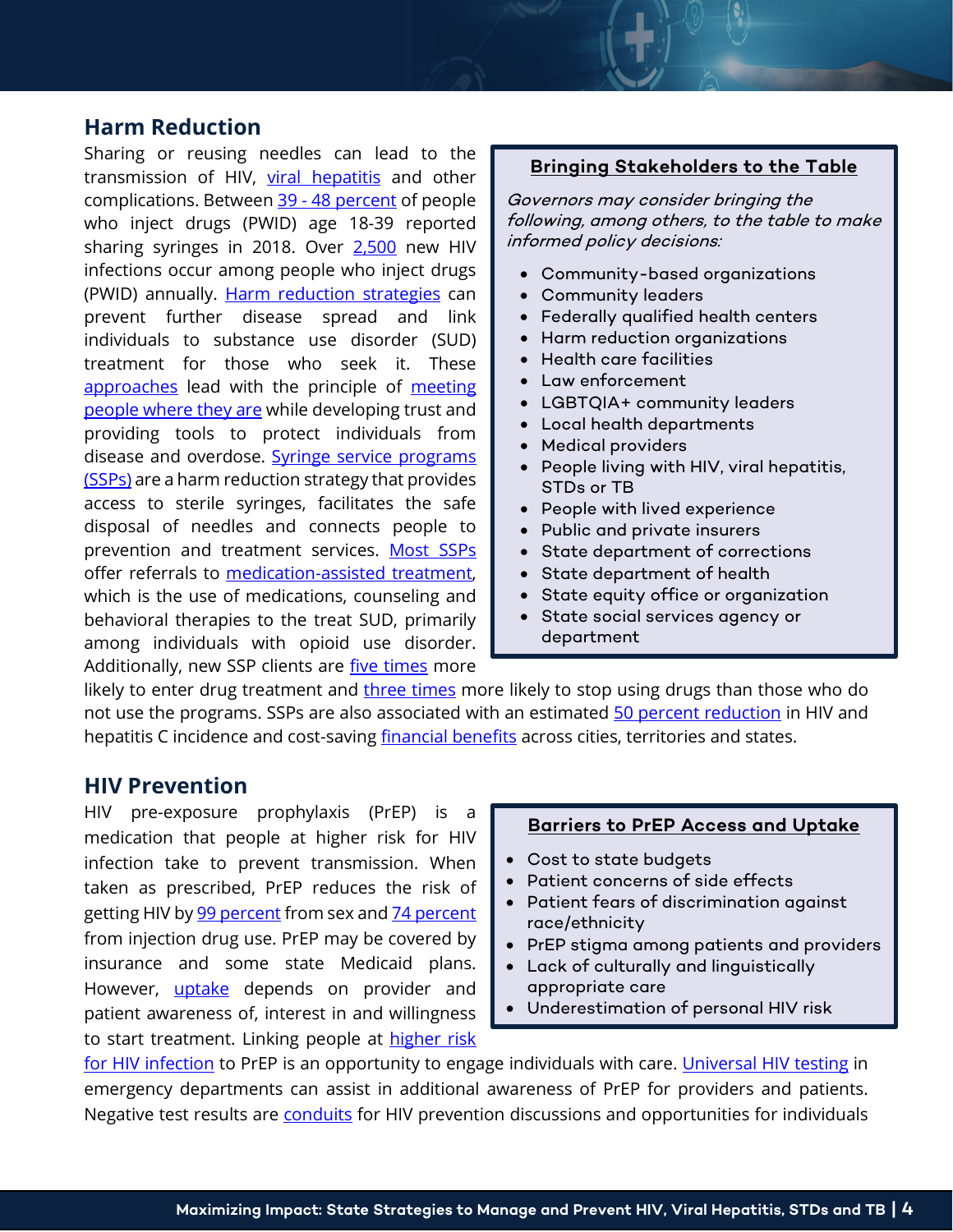to receive prescriptions or linkages to PrEP clinics. Additionally, [people experiencing homelessness](https://endhomelessness.org/homelessness-in-america/what-causes-homelessness/health/) and [incarcerated persons](https://www.healthaffairs.org/do/10.1377/forefront.20210524.22962/)<sup>[\\*](#page-4-0)</sup> are at elevated risk of HIV infections. Despite this, both groups experience difficultly obtaining PrEP and maintaining prescription adherence due to lack of access and medication funding. To address this issue, Governors may consider partnering with 340B Drug [Discount Program \(340B Program\) covered entities](https://www.nga.org/wp-content/uploads/2018/08/Public-Health-Crises-and-Pharmaceutical-Interventions.pdf) to provide services to more people and get a federal discount on medicines like PrEP.

## **Transportation**

Lack of transportation can act as a [significant barrier](https://www.ruralhealthinfo.org/toolkits/hiv-aids/4/transportation) to care for those leaving a congregate facility, living in a rural community or unable to afford a vehicle. To meet people where they are, some states and communities have employed [mobile clinics](https://www.nih.gov/news-events/news-releases/nih-funded-study-tests-one-stop-mobile-clinics-deliver-hiv-substance-use-care) for infectious disease prevention or treatment, such as PrEP, [antiretroviral therapy](https://hivinfo.nih.gov/understanding-hiv/fact-sheets/hiv-treatment-basics) (ART) initiation and infectious disease screening. Mobile units can also address the **connection** between SUD and infectious disease prevention from multiple angles. In **Colorado**, the state operates [mobile health](https://cdhs.colorado.gov/mobile-health-services) units in rural and underserved areas. The units have a nurse, licensed addiction counselor and peer recovery coach on board and offer syringe disposal, nalaxone distribution, prescriptions for medication for opioid use disorder and other wrap around services. Additionally, in San Antonio, **Texas**, a STD/HIV program that features [mobile units](https://www.sanantonio.gov/health/healthservices/stdservices#104193164-mobile-clinic) as part of the health clinic. The mobile unit travels through the city providing testing for most STDs, including HIV and congenital syphilis.

The [Wisconsin Division of Public Health \(DPH\) HIV Program](https://www.dhs.wisconsin.gov/publications/p01582.pdf) works with a [state-wide](https://wihiv.wisc.edu/communityplanning.aspx)  [action planning group \(SAPG\)](https://wihiv.wisc.edu/communityplanning.aspx) through the WI HIV Outreach Project.

SAPG facilitates communication and advises the Wisconsin HIV Program on the development, implementation and prioritization of HIV prevention and care services.

SAPG members, or ambassadors, are selected through a competitive application process. The 2022 ambassadors include: Ryan White C funded agencies, clinical providers, (including tribal-based and mental health clinics), the Department of Corrections, local health departments, community-based organizations, researchers, epidemiologists and housing specialists.



# **Wisconsin HIV Outreach Project**

<span id="page-4-0"></span><sup>\*</sup>In this report ["incarcerated persons/people"](https://www.themarshallproject.org/2021/04/12/what-words-we-use-and-avoid-when-covering-people-and-incarceration) refers to individuals who are currently in prison or jail. The report also uses ["justice-involved populations,"](https://store.samhsa.gov/sites/default/files/d7/priv/sma19-5097.pdf) referring to individuals currently or formerly involved with the criminal justice system.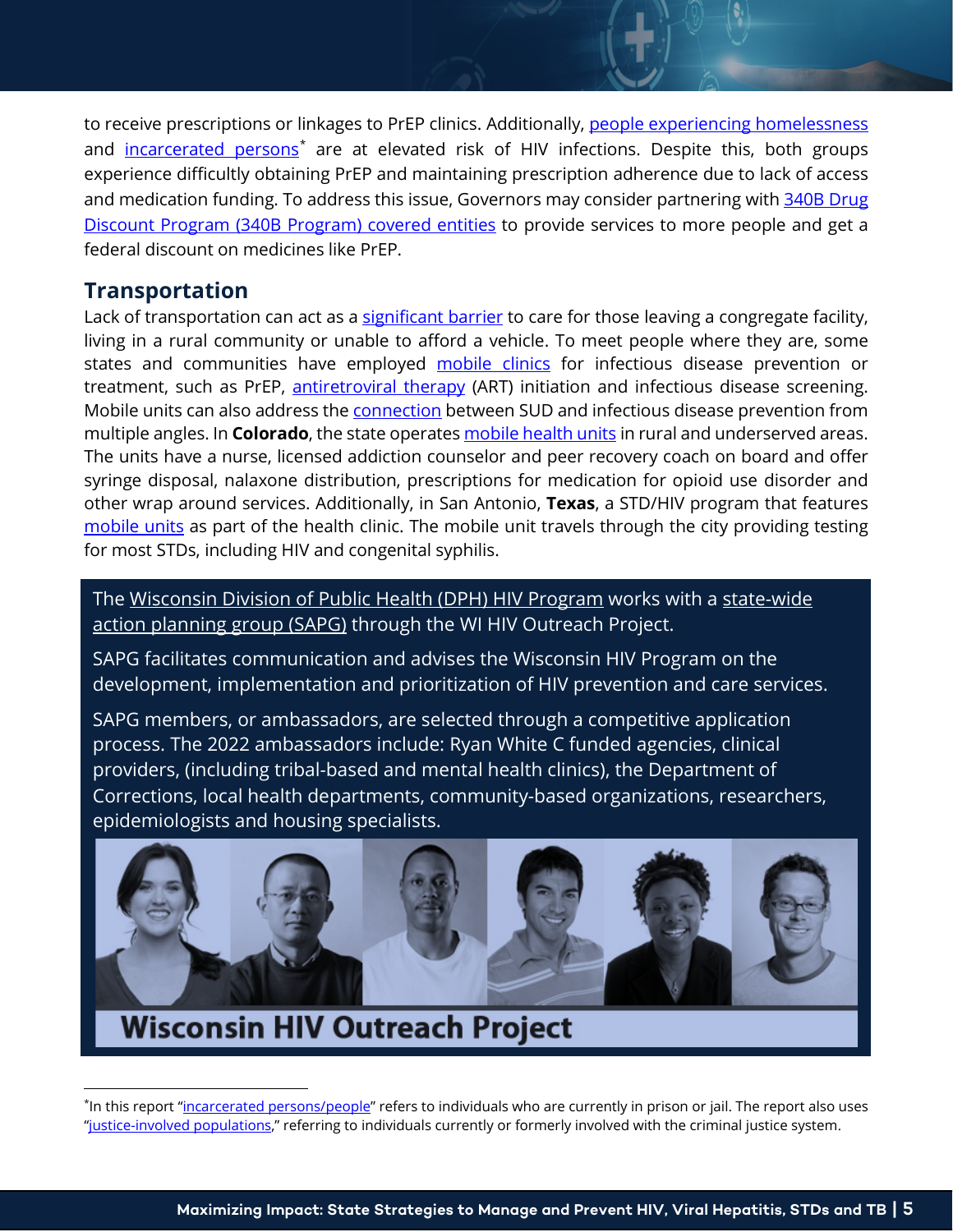#### *Governors and state officials may consider the following strategies to expand access to comprehensive, sustainable harm reduction and other infectious disease prevention services:*

- Remove barriers to accessing harm reduction services, such as SSPs, through strategies like decriminalization of paraphernalia and providing grants to community-based organizations focused on harm reduction and linkage to healthcare.
- Convene local and state health department personnel, infectious disease and SUD providers and people living with these diseases to determine strategies to improve colocation of services for at-risk populations.
- Encourage state and local health departments to partner with community-based organizations to increase PrEP access and uptake.
- Leverage existing infrastructure to provide linkages to care following incarceration including PrEP, medications, counseling, housing, job training and additional services.
- Utilize COVID-19 response systems and processes, likes mobile clinics, to deliver care, such as medications or harm reduction services, to disproportionately affected communities.
- Engage a diverse set of community leaders to determine gaps in care and identify barriers within the community through the creation of a leadership network, task force, committee or similar group to strategize around these issues.
- Require state and local health departments to have education and awareness materials translated to languages commonly used throughout the state by a native-speaking interpreter to capture language nuances and message's goal.
- Improve the affordability of treatments and services for the incarcerated population by contracting for health care services by covered entities under the 340B Program, where applicable.

# **CONSIDERATION 2: Broaden the available workforce through strategic recruitment and training on infectious disease education, counseling, testing and treatment in high-impact settings.**

Projections predict a critical shortage of [3.2 million health](https://www.mercer.us/content/dam/mercer/assets/content-images/north-america/united-states/us-healthcare-news/us-2021-healthcare-labor-market-whitepaper.pdf) care workers, particularly among occupations such as mental health professionals, medical assistants, home health aides and nursing assistants by the year 2026. This illustrates how the *[unparalleled burnout](https://www.beckershospitalreview.com/workforce/7-stats-that-show-healthcare-workforce-staffing-challenges.html)* from the COVID-19 pandemic may continue to affect the heath care workforce. Federal funding through the [Coronavirus Aid, Relief and Economic Security \(CARES\) Act](https://www.congress.gov/bill/116th-congress/house-bill/748/text) and the [American Rescue Plan Act \(ARPA\)](https://www.congress.gov/bill/117th-congress/house-bill/1319/text) empowers Governors to invest in their [public health workforce](https://www.whitehouse.gov/briefing-room/statements-releases/2021/05/13/fact-sheet-biden-harris-administration-to-invest-7-billion-from-american-rescue-plan-to-hire-and-train-public-health-workers-in-response-to-covid-19/) in a meaningful way, especially as it relates to infectious disease prevention and outbreak response. Governors can also expand training policies, operating standards and scope of practice guidelines to increase the availability and quality of services offered to patients in a variety of settings. Addressing these and existing workforce issues benefits from Governors' efforts to bridge the gaps in current policy to mitigate the spread of HIV, viral hepatitis, STDs and TB.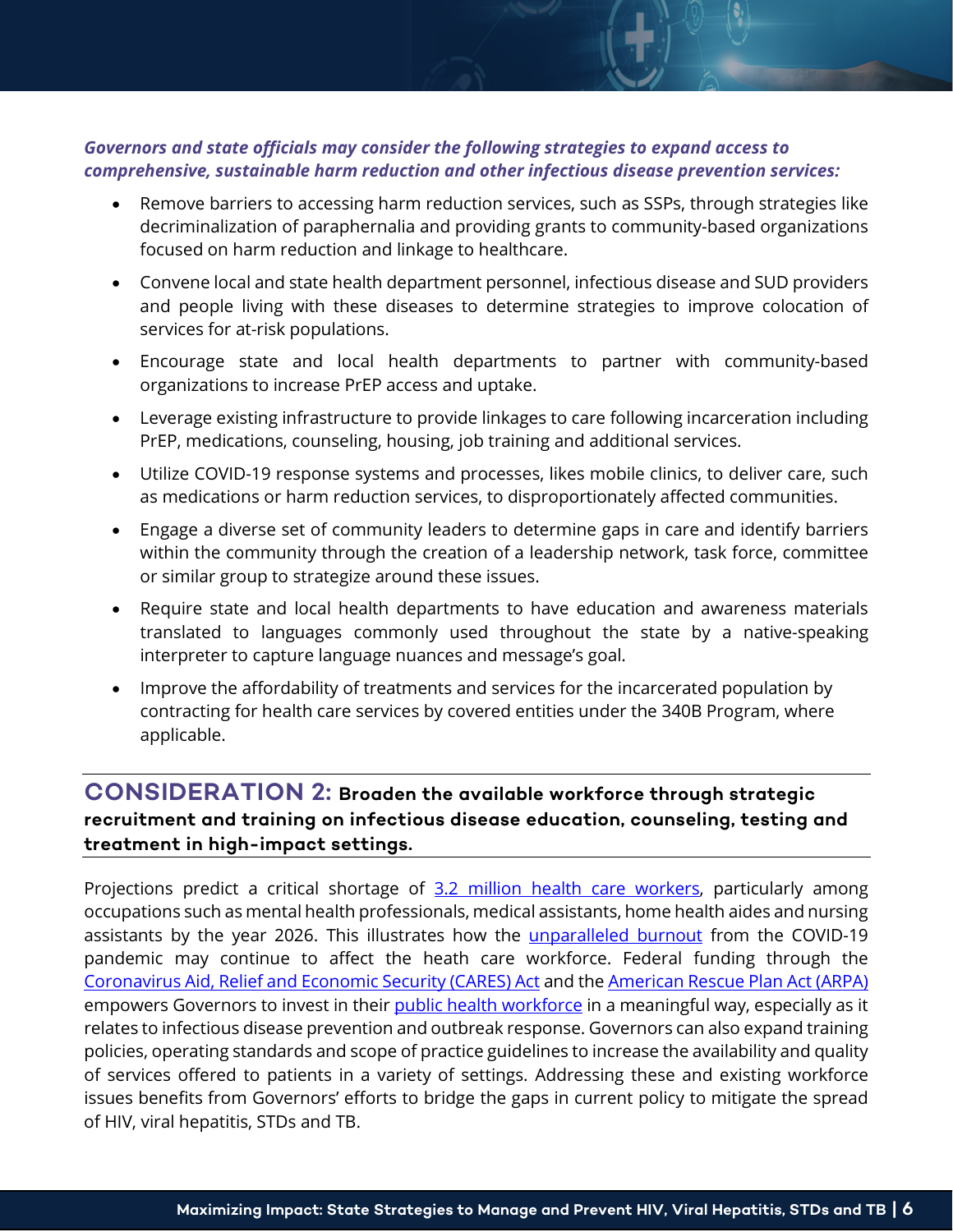# **People with Lived Experience**

Lived experience refers to a myriad of factors that give an individual first [hand knowledge](https://www.sprc.org/livedexperiencetoolkit/about#:%7E:text=What%20is%20Lived%20Experience%3F,representations%20constructed%20by%20other%20people.%E2%80%9D) of specific environments or conditions such as SUD, homelessness or a mental health condition rather than from representations constructed by others. People with lived experience can infor[m policies,](https://www.heartlandalliance.org/the-value-of-hiring-and-supporting-people-with-lived-expertise-of-homelessness/) offer [new ways](https://www.fulfillinglivesevaluation.org/wp-admin/admin-ajax.php?juwpfisadmin=false&action=wpfd&task=file.download&wpfd_category_id=324&wpfd_file_id=6821&token=6288a6dca46792694b319d9d9abf8b4a&preview=1) of looking at an issue and teach colleagues what it is like to be a beneficiary of services provided. These individuals also create [a trusted environment](https://www.researchgate.net/publication/332621693_Lived_Experience_as_Clinical_Assets_in_New_Models_of_Care_for_Substance_Use_Disorder_A_Systematic_Review_of_Recovery_Coaching_and_Peer_Recovery_Support_Services) for beneficiaries while demonstrating that [recovery](https://www.recoveryanswers.org/research-post/1-in-10-americans-report-having-resolved-a-significant-substance-use-problem/) is possible and sustainable. With these benefits in mind, state leaders may consider ways to involve people with lived experience in roles at all levels of public health.

People with lived experience can serve as peer [educators](https://bmcinfectdis.biomedcentral.com/articles/10.1186/s12879-020-05003-9) to promote healthy behaviors and serve as trusted messengers. **Ohio** uses peer educators, or [Peer](https://www.urban.org/sites/default/files/publication/88051/ohio_medicaid_1.pdf)[to-Peer Medicaid Guides,](https://www.urban.org/sites/default/files/publication/88051/ohio_medicaid_1.pdf) in their prison system to help teach the population about Medicaid and enrollment process. These guides are volunteers that also assist staff in answering follow-up questions, which reduces staff time spent on this effort, and keeps program costs low and improves [individuals' health](https://medicaid.ohio.gov/wps/wcm/connect/gov/0a2a2099-55f8-4d32-b6c2-653f12cfd18b/OMRES-Final-Report.pdf?MOD=AJPERES&CONVERT_TO=url&CACHEID=ROOTWORKSPACE.Z18_M1HGGIK0N0JO00QO9DDDDM3000-0a2a2099-55f8-4d32-b6c2-653f12cfd18b-nAUVHSW) by connecting them to care.

Despite many benefits that come from hiring people with lived experience, stigma and restrictive hiring practices can prevent these individuals from obtaining jobs or limit them to certain, low-impact roles. People with lived experience are often only seen filling roles such as [peer educators or peer recovery support](https://harmreductionjournal.biomedcentral.com/articles/10.1186/s12954-020-00453-5)  [services,](https://harmreductionjournal.biomedcentral.com/articles/10.1186/s12954-020-00453-5) which are vital services but not roles that

#### **Occupational Licensure**

Some states have laws prohibiting individuals from obtaining [occupational licensure](https://www.jff.org/what-we-do/impact-stories/reentry-careers/when-practice-isnt-enough-why-fair-chance-hiring-requires-policy-change/#:%7E:text=Fair%20chance%20hiring%2C%20which%20expands,sustainable%20employment%20is%20rarely%20easy.) if they have a criminal record. Governors can work with state licensing entities and legislatures to remove blanket bans to allow transparency and assess applications on merit.

**New Hampshire** does not allow [licensing agencies](https://law.justia.com/codes/new-hampshire/2016/title-xxx/chapter-332-g/section-332-g-10/) to deny a license based on prior conviction unless the crime has a direct relationship to the occupation, and the nature, timing and rehabilitation efforts have been assessed.

traditionally contribute to policy and decision making. Governors have the power to convene state agencies to create a pathway to hire people with lived experiences. For example, a Governor can create a committee of human resources personnel across departments to address hiring barriers like background checks or replace degree and certificate requirements with [skills tests](https://www.heartlandalliance.org/the-value-of-hiring-and-supporting-people-with-lived-expertise-of-homelessness/) where appropriate. In 2010, **New Mexico** removed *criminal history checks* as a screening measure for public employers as a way of hiring more individuals with lived experience.<sup>[†](#page-6-0)</sup> Fourteen other states have similar laws, commonly referred to a[s fair chance hiring laws,](https://www.nelp.org/publication/ban-the-box-fair-chance-hiring-state-and-local-guide/) whic[h prohibit blanket exclusions](https://s27147.pcdn.co/wp-content/uploads/Ban-the-Box-Fair-Chance-Fact-Sheet.pdf) of people with prior arrests or convictions, expanding opportunities for [justice-involved individuals](https://socialinnovation.usc.edu/wp-content/uploads/2021/01/Fair-Chance-Legislation-Impact-Literature-Review_-USC-X-LU.pdf) that can also help reduce [recidivism.](https://www.jff.org/what-we-do/impact-stories/reentry-careers/when-practice-isnt-enough-why-fair-chance-hiring-requires-policy-change/#:%7E:text=Fair%20chance%20hiring%2C%20which%20expands,sustainable%20employment%20is%20rarely%20easy.)

# **Accreditation, Credentialing and Continuing Education**

Governors can explore ways to broaden the health care workforce in their state or territory. States have expanded this workforce by examining scope of practice laws, accreditation and credentialing guidance and certificate programs. Governors can engage with **community health workers** (CHWs), which is an umbrella term for many frontline public health professionals living and serving within their community. CHWs are uniquely qualified to address **[barriers to care](https://mnchwalliance.org/role-of-chws-in-health-equity/#:%7E:text=Role%20of%20Community%20Health%20Workers%20in%20Health%20Equity&text=CHWs%20are%20a%20health%20equity%20workforce.&text=By%20addressing%20barriers%20to%20care,capable%20of%20improving%20health%20outcomes.)** because they can authentically relate to those they are serving to overcome stigma. In many states, CHWs are

<span id="page-6-0"></span><sup>†</sup> In 2019, [Senate Bill 96](https://nmlegis.gov/Legislation/Legislation?Chamber=S&LegType=B&LegNo=96&year=19) was signed into law by New Mexico Governor Lujan Grisham, expanding the 2010 law to prohibit private employers from inquiring about an applicant's conviction on the initial employment application.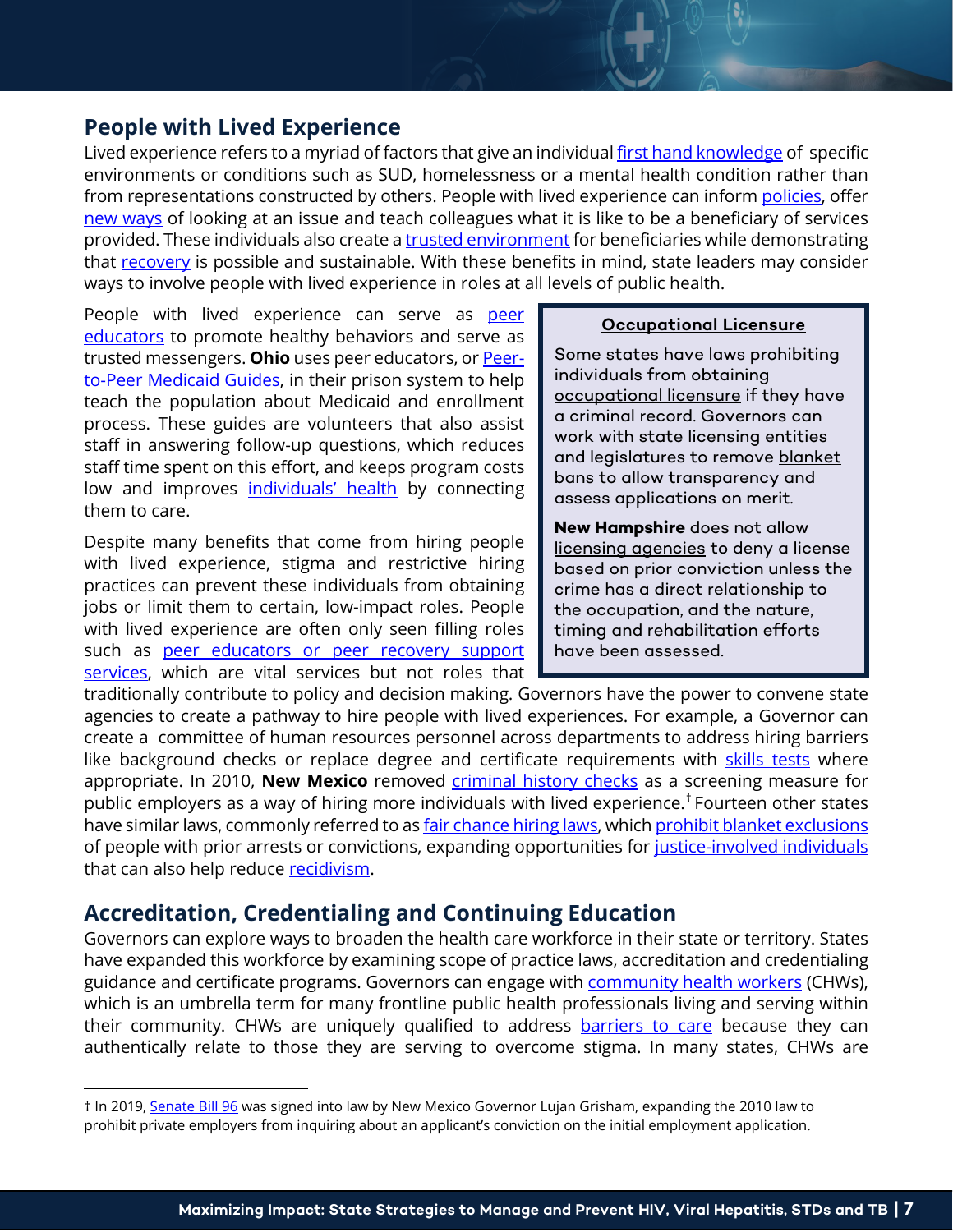underutilized due to a lack of [accreditation and credentialling](https://nachw.org/wp-content/uploads/2021/09/8.25.21StatewideTraining.pdf) or certificate programs, which would allow them to practice broadly and obtain insurance reimbursement for their services. Training and accrediting CHWs should be established with their input and the communities they serve. Governors can get this input and take inventory of the available labor force through a [workforce assessment](https://nachw.org/wp-content/uploads/2021/06/06.04Translation-SummaryAssessingCHWWorkforce.pdf) and/or convening a workgroup to study the issue. The **South Dakota** Department of Health and the Department of Social Services created a [workgroup](https://doh.sd.gov/documents/diseases/chronic/CHW_WorkgroupRecommendations.pdf) from public and private organizations to establish recommendations and create a certificate-level program to advance CHWs work within the state.

Individuals experiencing overdose symptoms often interact with the emergency department. In 2017, [nonfatal overdoses](https://www.cdc.gov/mmwr/volumes/69/wr/mm6913a3.htm) treated in the emergency department increased by four percent to over 967,600. Training of infectious diseases and SUD can help medical professionals screen for HIV and hepatitis while also providing referrals and education for a myriad of conditions. To increase crosssector training, Governors can work with state licensing departments, colleges and universities, heath care organizations and professional associations to embed SUD, infectious disease and mental health requirements into state continuing medical education (CME) programs. For example, **Florida** and **Kentucky** require [HIV education](https://www.fsmb.org/siteassets/advocacy/key-issues/continuing-medical-education-by-state.pdf) for certain providers. Additionally, **Arizona**, **California**, **Colorado**, **Massachusetts**, **Oklahoma** and **Rhode Island** require CME [credits focused](https://knowledgeplus.nejm.org/cme-moc/pain-management-and-opioids-cme/state-requirements-for-pain-management-cme/)  [on SUD.](https://knowledgeplus.nejm.org/cme-moc/pain-management-and-opioids-cme/state-requirements-for-pain-management-cme/) **Colorado**'s law, sign by Governor Polis in 2019, required the Medical Board to adopt [rules](https://www.sos.state.co.us/CCR/GenerateRulePdf.do?fileName=3+CCR+713-44&ruleVersionId=8594&utm_medium=email&utm_source=govdelivery) on managing SUD and [treatment referral.](http://leg.colorado.gov/sites/default/files/2019a_228_signed.pdf)

#### *Governors and state officials might consider the following strategies to broaden the available workforce through strategic recruitment and training on infectious disease education, counseling, testing and treatment in a variety of settings:*

- Streamline state government recruitment and hiring processes to allow more flexibility for state agencies when a need for additional staff is identified, e.g., care coordinators and other behavioral health positions to assist justice-involved populations during re-entry.
- Collaborate across state agencies to require providers specializing in substance use disorders or infectious diseases to receive training on the connection between SUD and diseases such as HIV, viral hepatitis, STDs and TB so they can properly screen, treat and link individuals to followup care.
- Encourage state agencies to recommend that opioid treatment programs (OTPs) screen for HIV, viral hepatitis, STDs and TB on a regular basis and equip them with the ability to link patients to follow-up care.
- Collaborate with surrounding states to create options for telehealth across state lines, e.g., mental health services to address factors that put an individual at risk of SUD or to discuss diagnosis of infectious disease and treatment options.
- Recommend that state medical licensing boards and state American Medical Association chapters add a certain number of credits on treating SUD and associated infectious diseases to the list of required topics for the state's CME requirements.
- Invest in a statewide workforce study to determine shortage areas and needs.
- Collaborate with state agencies to explore accreditation, certification and insurance reimbursement potential for CHWs.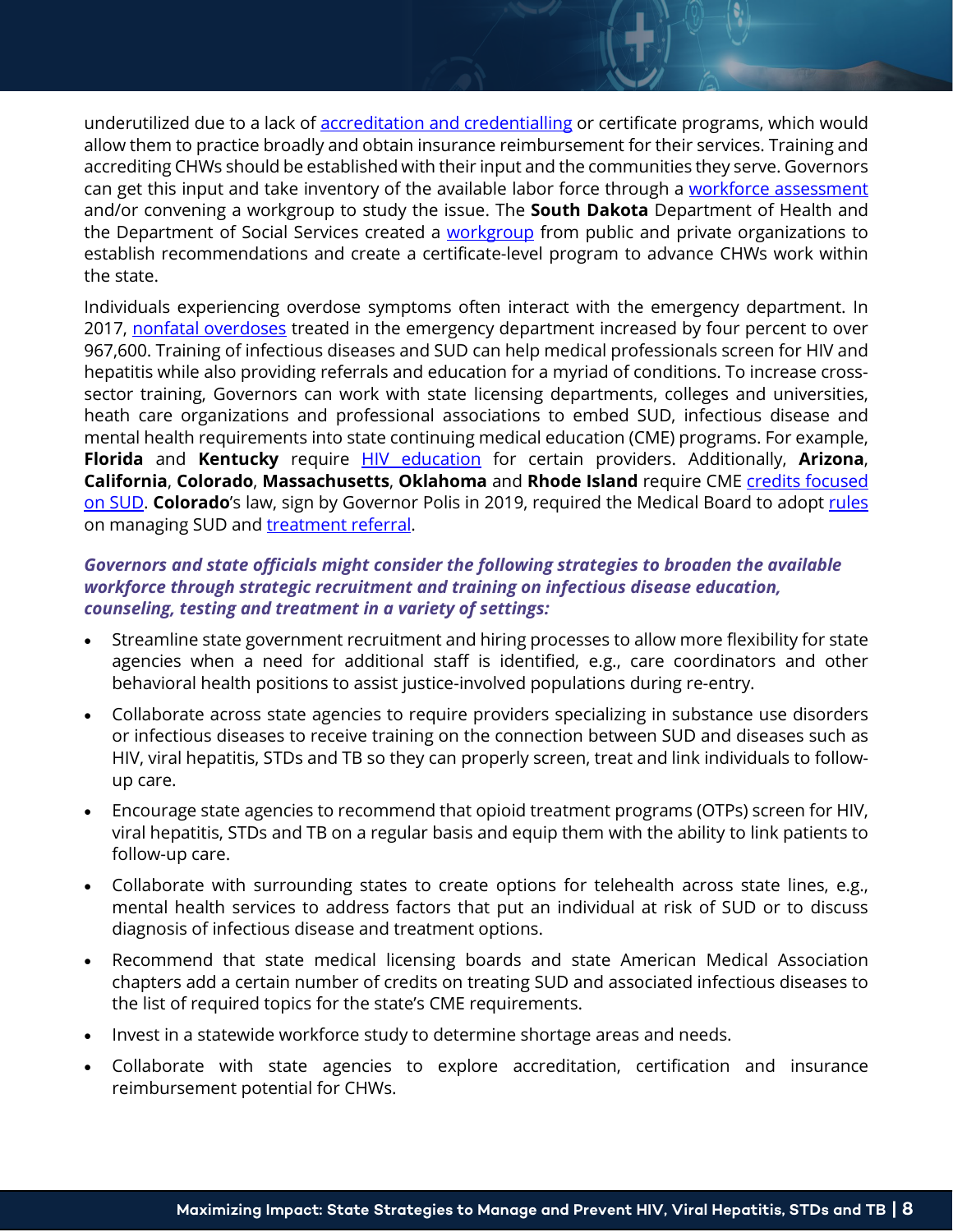# **CONSIDERATION 3: Collaborate across state government to refine and streamline processes that create unintentional barriers to care.**

Disruption of healthcare can lead to [negative health outcomes](https://www.admere.com/amr-blog/continuity-of-care-improving-patient-outcomes) and create a [higher likelihood](https://www.ncbi.nlm.nih.gov/books/NBK220038/) of acquiring or transmitting infections. Access to care can be simplified and streamlined by identifying and removing unnecessarily burdensome policies and by working across state and local entities to coordinate efforts. The COVID-19 pandemic highlighted the importance of cross-agency collaboration, especially between the state department of health and department of corrections.

As of 2022, [nine state](https://www.healthaffairs.org/do/10.1377/forefront.20220127.35520/) departments of health and departments of corrections are collaborating through data sharing, guidance updates or disclosing their working relationship on their websites. For example, the **Kentucky** Department of Corrections and Department of Public Health have a strong relationship, allowing a quick outbreak response and ongoing prevention efforts. In 2018, the departments partnered on an effort to increase hepatitis A immunizations when an outbreak occurred at a state prison. The Department of Public Health also supports a vaccine program for measles, mumps, rubella, and hepatitis A and B and maintains the immunization registry in partnership with the Department of Corrections. COVID-19 required state agencies and departments to work in partnership, much like Kentucky's example. Governors can leverage these partnerships to build sustainable networks to mitigate other infectious diseases.

# **Medicaid Suspension and Warm Hand-Offs**

Persons who have been incarcerated face [various](https://www.apa.org/pi/ses/resources/indicator/2018/03/prisons-to-communities)  [challenges](https://www.apa.org/pi/ses/resources/indicator/2018/03/prisons-to-communities) when returning to the community, including the need for housing, employment, health insurance coverage and social services. Many incarcerated people who would be eligible for [Medicaid](https://www.commonwealthfund.org/publications/issue-briefs/2020/nov/medicaid-role-health-people-involved-justice-system) prior to incarceration lose coverage due to the *inmate exclusion policy*, which prohibits Medicaid coverage while in jail or prison. The policy requires facilities to fund health care services, such as ART for HIV treatment, through state and local funds instead of Medicaid. Rather than terminating Medicaid, many states have moved to [suspending coverage](https://www.naco.org/sites/default/files/documents/2016-suspension-termination-Final-Citations.pdf) for incarcerated people. Medicaid suspension enables an individual to have their coverage reinstated more quickly than if they had to re-enroll, so individuals can

#### **Healthcare Engagement**

Historically, [people of color,](https://www.cdc.gov/coronavirus/2019-ncov/community/health-equity/race-ethnicity.html) [women](https://physicians.dukehealth.org/articles/recognizing-addressing-unintended-gender-bias-patient-care) and the [LGBTQIA+ community](https://www.hhs.gov/programs/topic-sites/lgbtq/accesstohealthcare/nondiscrimination/index.html) have experienced discrimination in health care settings. This, coupled with social determinants of health (socioeconomic status, unstable housing or lack of transportation), affects one's [willingness](https://healthandjusticejournal.biomedcentral.com/articles/10.1186/s40352-021-00141-x) to engage the system. Requiring health care settings to provide training or create [culturally competent materials](https://www.ncbi.nlm.nih.gov/books/NBK563176/) for employees can remove barriers caused by discrimination.

obtain [mental health, SUD, HIV and hepatitis C](https://iop.harvard.edu/sites/default/files/sources/program/IOP_Policy_Program_2019_Reentry_Policy.pdf) or other services during the [critical first month](https://www.urban.org/sites/default/files/publication/32056/411767-Release-Planning-for-Successful-Reentry.PDF) postincarceration.

**Arizona's** Medicaid agency, Arizona Health Care Cost Containment System (AHCCCS), employs a daily *[data transfer](https://www.urban.org/sites/default/files/publication/97041/strategies_for_connecting_justice-involved_populations_to_health_coverage_and_care.pdf)* with the state prison system and participating jails to automate Medicaid suspension for eligible individuals and reinstate coverage upon release. Re-enrollment for people incarcerated for at least a year begins 30 days before release. AHCCCS requires the justice system's [care coordination](https://www.azahcccs.gov/shared/Downloads/MedicalPolicyManual/1000/1022.pdf) program to conduct pre-release care coordination activities for eligible individuals and identify those individuals with chronic and/or complex physical or behavioral health care needs,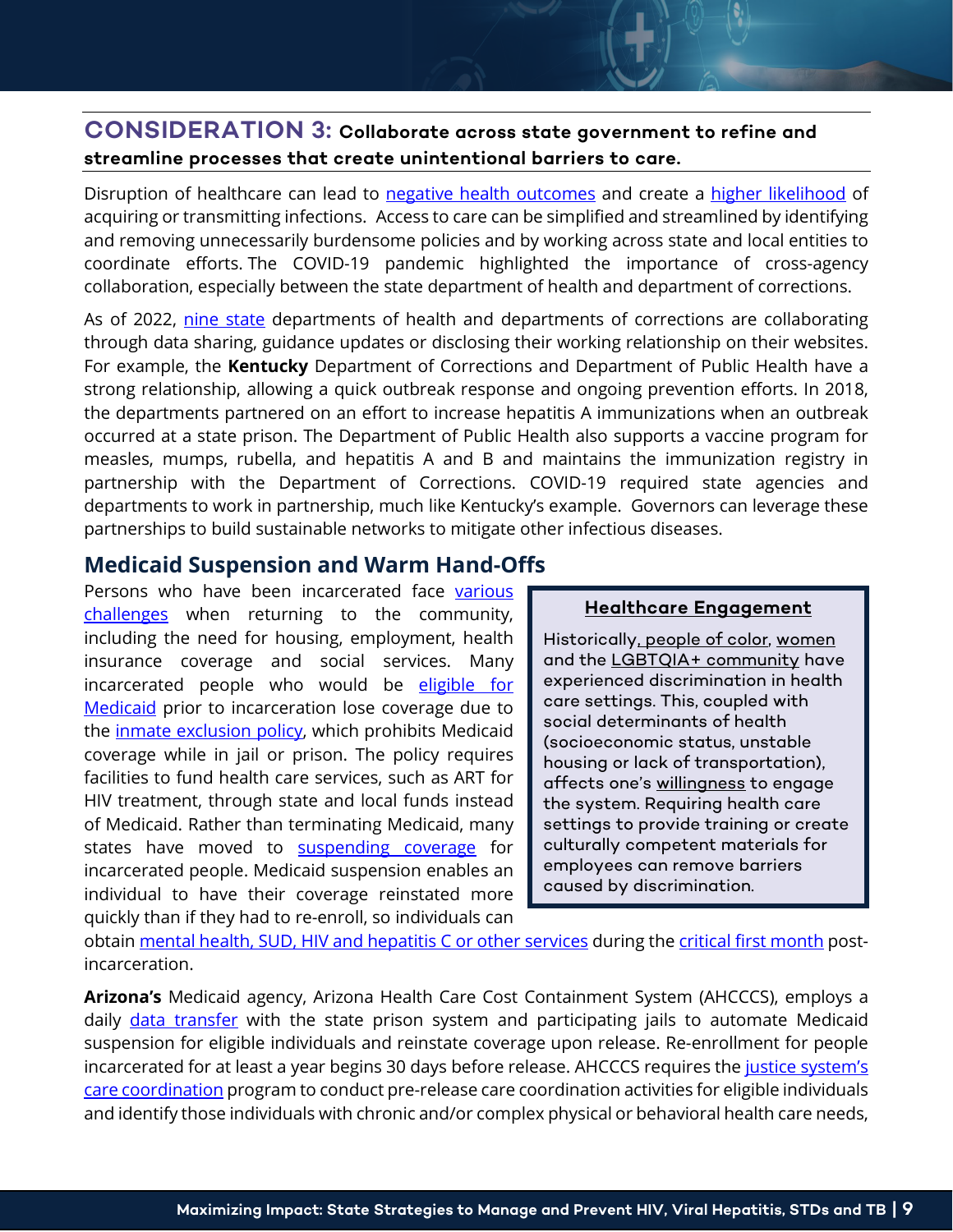including SUD and those who meet medical necessity criteria to receive medication assisted treatment.

States provide, at most, a [30-day supply of ART](https://www.hiv.uw.edu/go/key-populations/hiv-corrections/core-concept/all) for individuals with HIV upon reentry after incarceration. Given that HIV testing in correctional facilities may be the [first time](https://www.thebodypro.com/article/hiv-in-correctional-settings) people who are incarcerated are tested and diagnosed with HIV, the 30-day window to find treatment poses challenges in continuing care. Individuals re-entering the community with a new HIV diagnosis may be unaware of available services or have [trouble getting an appointment](https://www.hiv.uw.edu/go/key-populations/hiv-corrections/core-concept/all) within the month. Several states set up programs to assist formerly incarcerated people navigate re-entry through a "warm handoff" approach. In **Rhode Island**, contracts with a medical discharge planner to help people with HIV reconnect to care post release through th[e RI Reentry Collaborative.](https://healthandjustice.org/the-re-entry-collaborative/) Additionally, Rhode Island has community health providers that see patients while incarcerated, supporting continuity of care.

In **Washington**, Governor Inslee issued an [Executive Order in 2016](http://www.governor.wa.gov/sites/default/files/exe_order/eo_16-05.pdf) requiring the Department of Corrections to establish a re-entry program, which includes [community partners](https://www.thebodypro.com/article/re-entry-care-incarcerated-people-hiv) that link formerly incarcerated individuals to care, including those living with HIV, and provides at least [three months](https://doh.wa.gov/you-and-your-family/illness-and-disease-z/hiv/housing-opportunities-persons-aids-hopwa) of stable housing to those released on community custody. The same order required the suspension of Medicaid benefits rather than termination. Governors can work with their state agencies to provide warm handoffs and bridge gaps in care such as providing ART for over 30-days.

# **State Agency Collaboration with Other Organizations**

Governors can leverage outside expertise to promote cross-agency collaboration and integrate prevention services in non-clinical settings. Partnering with [trusted community-based organizations](https://www.nap.edu/resource/25467/Social_Care_CBOs_FINAL_05192020.pdf) can be especially impactful in settings where individual distrust authorities and medical providers. To address these concerns the **Washington** Department of Corrections and the [Hepatitis Education](https://hepeducation.org/programs/)  [Project](https://hepeducation.org/programs/) partner to deliver viral hepatitis education and peer educator training. State agencies can also partner with other [private organizations](https://iop.harvard.edu/sites/default/files/sources/program/IOP_Policy_Program_2019_HIV_AIDS_prevention_treatment_public_private_partnerships.pdf) or companies to share resources, spread awareness and address important public health issues within the community. In **Florida**, the Department of Health partnered with Homestead Hospital in Miami-Dade County to apply a syphilis smart [screening algorithm](https://pubmed.ncbi.nlm.nih.gov/32004258/) to the existing routine HIV/hepatitis C opt-out screening protocol. The program can be used as an education, screening and linkage-to-treatment tool and has seen success in preventing congenital syphilis among pregnant women.

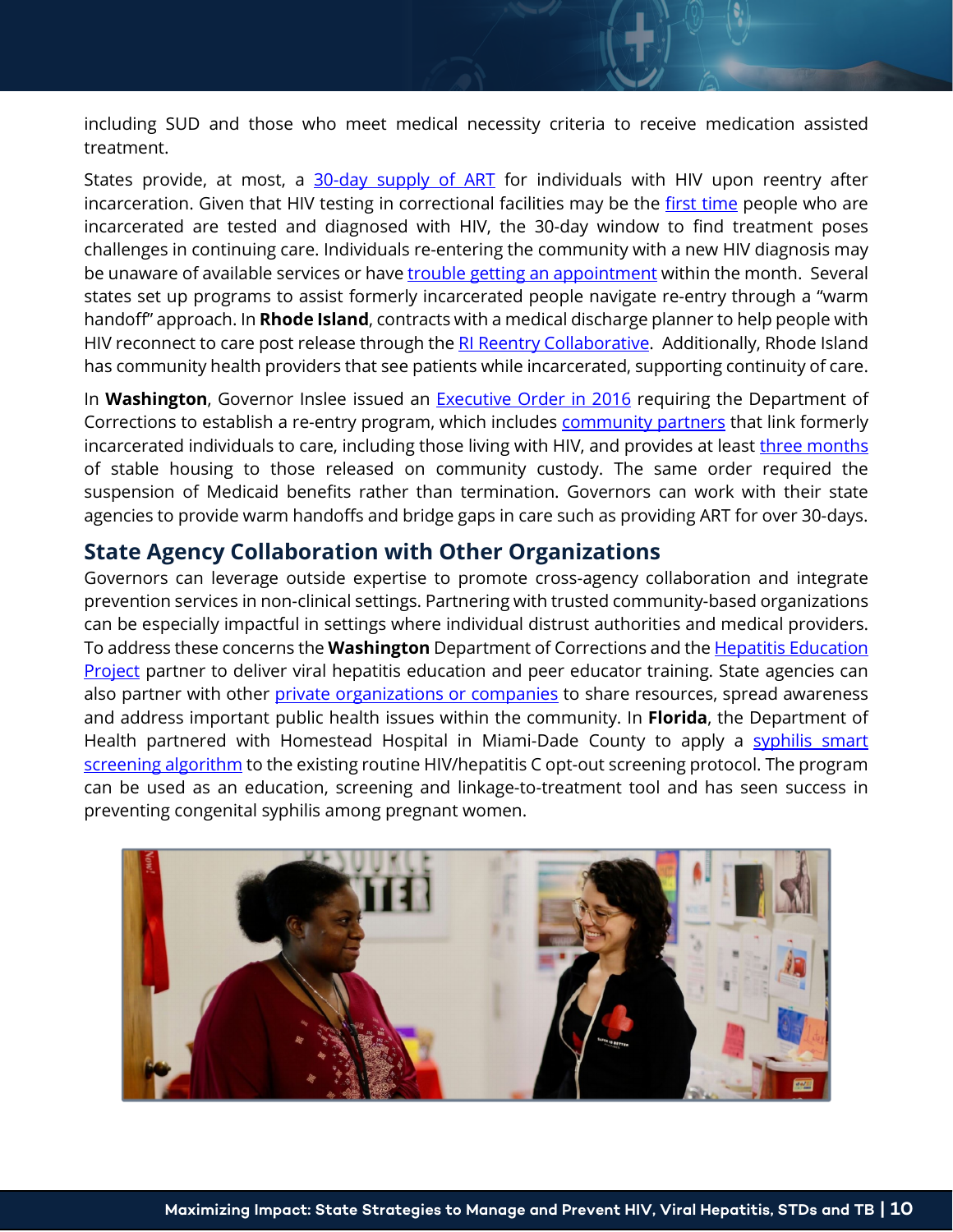### *Governors and state officials might consider the following strategies to collaborate across agencies and levels of inter-state government to refine and streamline processes that create unintentional barriers to care:*

- Implement policies recommending probation and parole officers receive training specific to infectious disease management, mental health and SUD.
- Provide additional antiretroviral therapy to people with HIV upon reentry to allow more than 30 days for the individual to establish care with a new provider.
- Create grants for community-based organizations to fill gaps in federal funding and create sustainable financial streams for smaller organizations.
- Recommend state agencies work together to set standards of care for facilities accredited and regulated by the state.
- Carve out specific funding streams for community programs focused on serving disproportionately affected populations.
- Encourage collaboration between state agencies overseeing health and correctional services, respectively, through regular meetings or joint committees overseeing infectious disease and substance use.
- Remove Medicaid coverage barriers for justice involved populations once released from jail or prison through strategies like suspension of Medicaid benefits instead of termination upon incarceration.

## **CONSIDERATION 4: Innovate through prevention, screening and surveillance activities to reduce disease transmission and improve outbreak response.**

Prevention, screening and surveillance in high-impact settings can reduce *[incidence](https://www.nga.org/wp-content/uploads/2021/09/NGA_EqAccess_TestTreat-HIV-VH-STD-TB.pdf)* of infections, lower morbidity and mortality and decrease health disparities. In one example, the **Massachusetts** Department of Public Health HIV/AIDS Bureau's [Correctional Linkage to Care Program](https://www.naco.org/sites/default/files/documents/2016-suspension-termination-Final-Citations.pdf) supports HIVrelated services and linkage to care for justice-involved populations. TIP uses the original HIV-related service structure to link justice-involved populations to safe-housing, health insurance, HIV treatment counseling and local behavioral health services. The program also provides communitybased-organization management, oversight, training, technical assistance and evaluation support. By working with members of the community, TIP developed trusted relationships for clients and client-specific service plans.

## **Treatment as Prevention**

[Treatment as Prevention \(TasP\)](https://www.hiv.gov/tasp) is the practice of taking HIV medication or ART to prevent disease transmission. ART can reduce an individual's viral load to an undetectable level, allowing them to stay healthy and eliminate the risk of transmission. Initiating ART in emergency departments can help connect disproportionately affected populations with care. A 2021 [study](https://academic.oup.com/cid/article/73/7/e1982/5860915) has shown that initiation of ART is associated with increased frequency of HIV outpatient care retention and viral suppression over a 12-month period. ART is taken daily which can make medication adherence challenging. Some states provide programs to increase ART success such as linkage to care and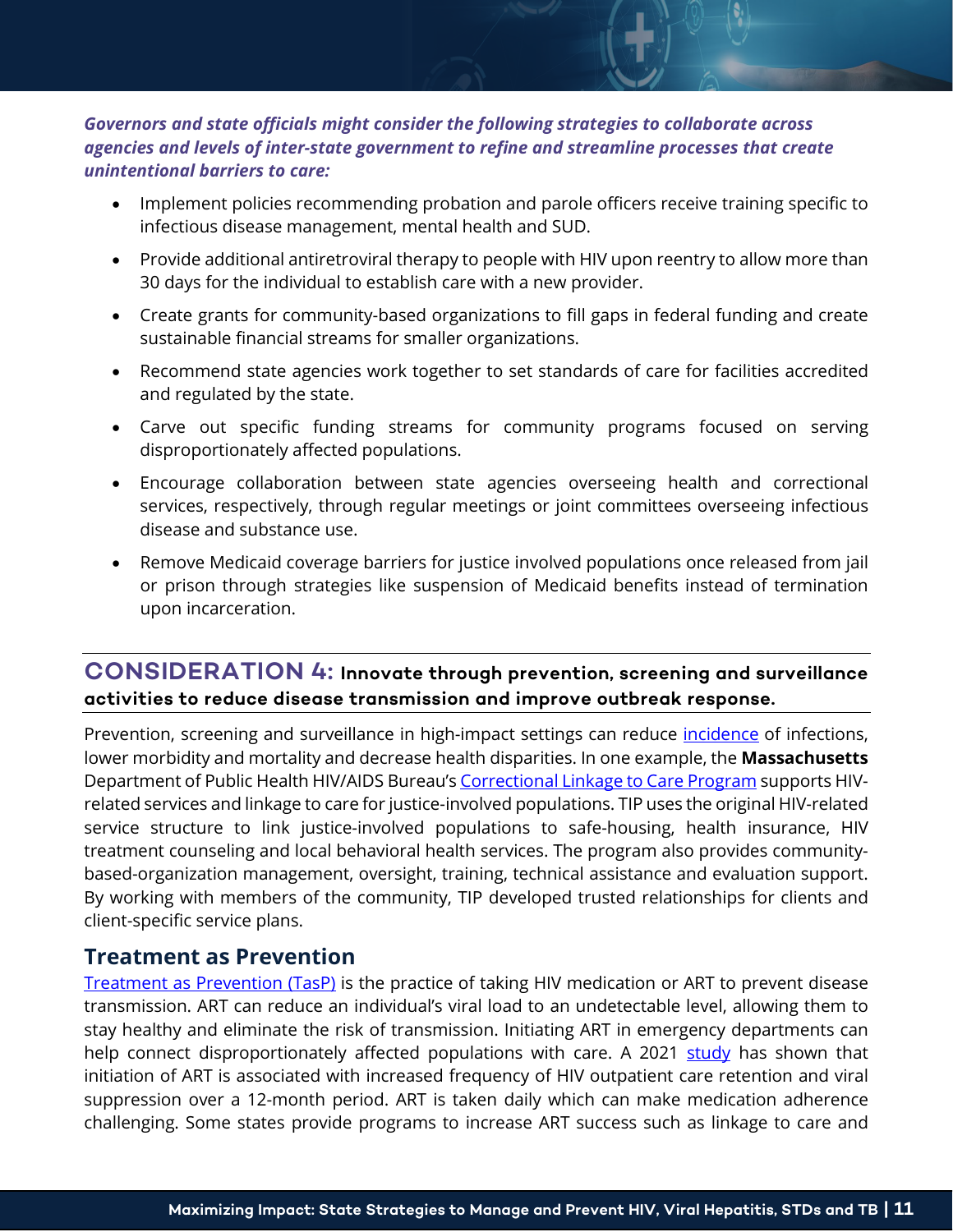assistance with ART adherence. **Virginia's** [Comprehensive HIV/AIDS Resources and Linkages for](https://www.vdh.virginia.gov/disease-prevention/charlii/)  [Inmates \(CHARLI\) Program](https://www.vdh.virginia.gov/disease-prevention/charlii/) offers wrap-around services and 18 months of case management after leaving a correctional institution. Through CHARLI, retention in care was 97 percent and viral suppression rates were 75 percent. Governors might use their inter-agency oversight to maximize ART initiation, minimize care interruptions and create systems that encourage sustainable ART adherence.

# **Routine Opt-Out Testing**

Routine ["opt-out"](https://www.cdc.gov/hiv/clinicians/screening/opt-out.html) testing refers to the practice of providers informing individuals they will be tested for specific conditions, to which they can decline or defer the test. Routine opt-out testing establishes a [norm](https://www.ncbi.nlm.nih.gov/pmc/articles/PMC2965185/) by removing stigma while also detecting risk of transmission and increasing cost effectiveness. [CDC](https://www.cdc.gov/mmwr/preview/mmwrhtml/rr5514a1.htm) began recommending routine opt-out HIV screening for all adults in 2006 and has since expanded to other [infectious diseases](https://www.cdc.gov/std/treatment-guidelines/STI-Guidelines-2021.pdf), including chlamydia, gonorrhea, syphilis (depending on incidence in the area) and trichomonas for women in correctional facilities. In addition, CDC data from 2020 found that opt out testing in four emergency departments led to effective intervention for [undetected](https://www.cdc.gov/mmwr/volumes/69/wr/mm6919a1.htm) hepatitis C infections. Those cases, often among patients that have experienced an opioid overdose or SUD, were then linked to hepatitis C treatment, illustrating the effectiveness of routine opt-out testing.



*[Source: New England Journal of Medicine](https://www.nejm.org/)*

# **OPT-OUT TESTING IN PRACTICE**

**Florida** began allowing [opt-out HIV testing](https://www.seaetc.com/routine-opt-out-hiv-testing-in-health-care-settings-now-standard/) in 2015 and implemented bundled opt-out HIV/HCV testing at intake in 2018, which increased uptake of HIV/HCV testing by [42](https://www.sciencedirect.com/science/article/pii/S0955395920302152)  [percent.](https://www.sciencedirect.com/science/article/pii/S0955395920302152)

**Rhode Island's** Department of Corrections requires all people who are sentenced to have opt-out HIV testing.

The **Texas** Department of State Health Services [partnered](https://www.cdc.gov/nchhstp/programintegration/successstories-tx/inf-disease-screening.html) with CDC to implement optout HIV, hepatitis B and C, syphilis and TB testing at opioid substitution therapy clinics and, as of 2012, [recommends](https://www.dshs.state.tx.us/hivstd/policy/policies/900-001.shtm) all programs implement routine, opt-out testing.

**Washington's** correction centers offer opt-out testing for HIV, Hepatitis C, syphilis and TB upon entry. Testing for gonorrhea and chlamydia is also offered to all women and men under the age of 30.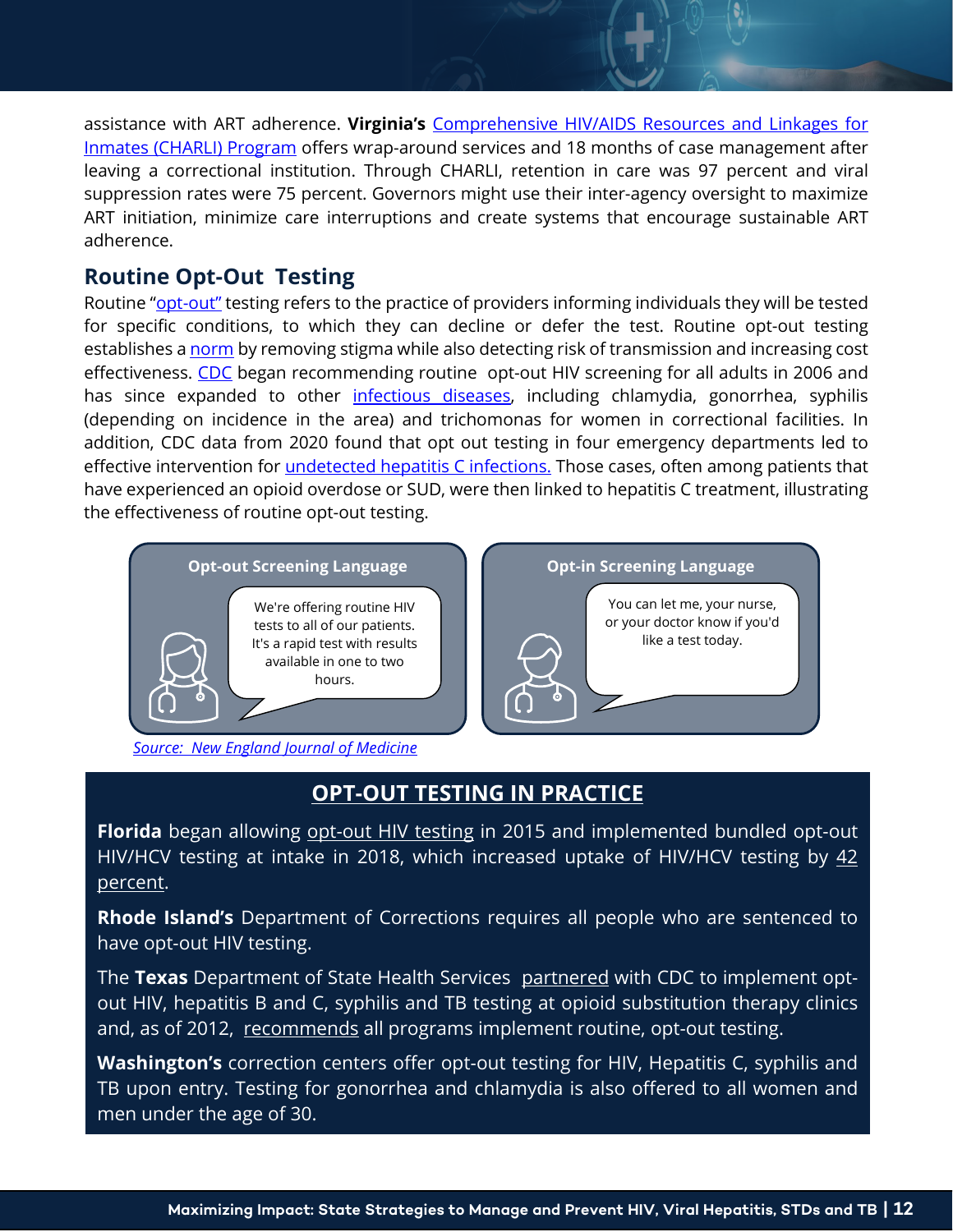# **Surveillance Systems**

Surveillance systems track epidemiological patterns, inform programs and provide information on quality and continuum of care. Health Departments, community based organizations and health care providers use the [HIV care continuum](https://www.hiv.gov/federal-response/policies-issues/hiv-aids-care-continuum) to measure progress and track gaps in care for people living with HIV. When creating a surveillance system, health officials should establish interoperable systems. When creating a surveillance system, health officials should establish interoperable systems -- such as ensuring Medicaid systems are connected with infectious disease diagnosis data so that Medicaid beneficiaries can be linked with care. In prisons, data can be collected in a way that allows officials to monitor [quality of care](https://www.pewtrusts.org/-/media/assets/2017/10/sfh_prison_health_care_costs_and_quality_final.pdf) and allows for interoperability between facilities and community providers. For example, the **Indiana** Department of Corrections health care services uses their [system](https://www.pewtrusts.org/-/media/assets/2017/10/sfh_prison_health_care_costs_and_quality_final.pdf) to monitor persistent care backlogs and, as necessary, add or redeploy staff. Closely monitoring infectious diseases allows high impact settings, such as prisons, to be better equipped to project future costs.

### *Governors and state officials might consider the following strategies to innovate through prevention, screening and surveillance to reduce disease transmission and improve outbreak control:*

- Work with state agencies to implement opt-out screening requirements for infectious diseases such as HIV, viral hepatitis and STDs in prisons, jails, emergency rooms and other institutions to improve data collection and link undiagnosed individuals to treatment.
- Employ testing protocols in congregate settings to ensure routine screening continues, e.g., [yearly TB tests,](https://www.cdc.gov/tb/topic/populations/correctional/default.htm) despite potential public health emergencies or other unforeseen disasters.
- Increase state epidemiological surveillance capacity and information-sharing to improve early detection and prevent outbreaks before they occur.
- Improve standardization of data collection and sharing between state agencies and across jurisdictions.

# **Conclusion**

Targeted prevention, testing and treatment efforts in high-impact settings can yield robust rewards. Co-locating infectious disease prevention and treatment services in these settings can remove barriers that disproportionately affected populations usually face in receiving care. By successfully and sustainably linking people to care, high-impact prevention has the potential to address multiple epidemics (the syndemic) and benefit the wider community. These strategies can be adapted to expand upon existing services, increase screening and prevention capabilities, broaden the healthcare workforce and encourage agency collaboration. These strategies can save lives, save money, reduce disparities and protect youth.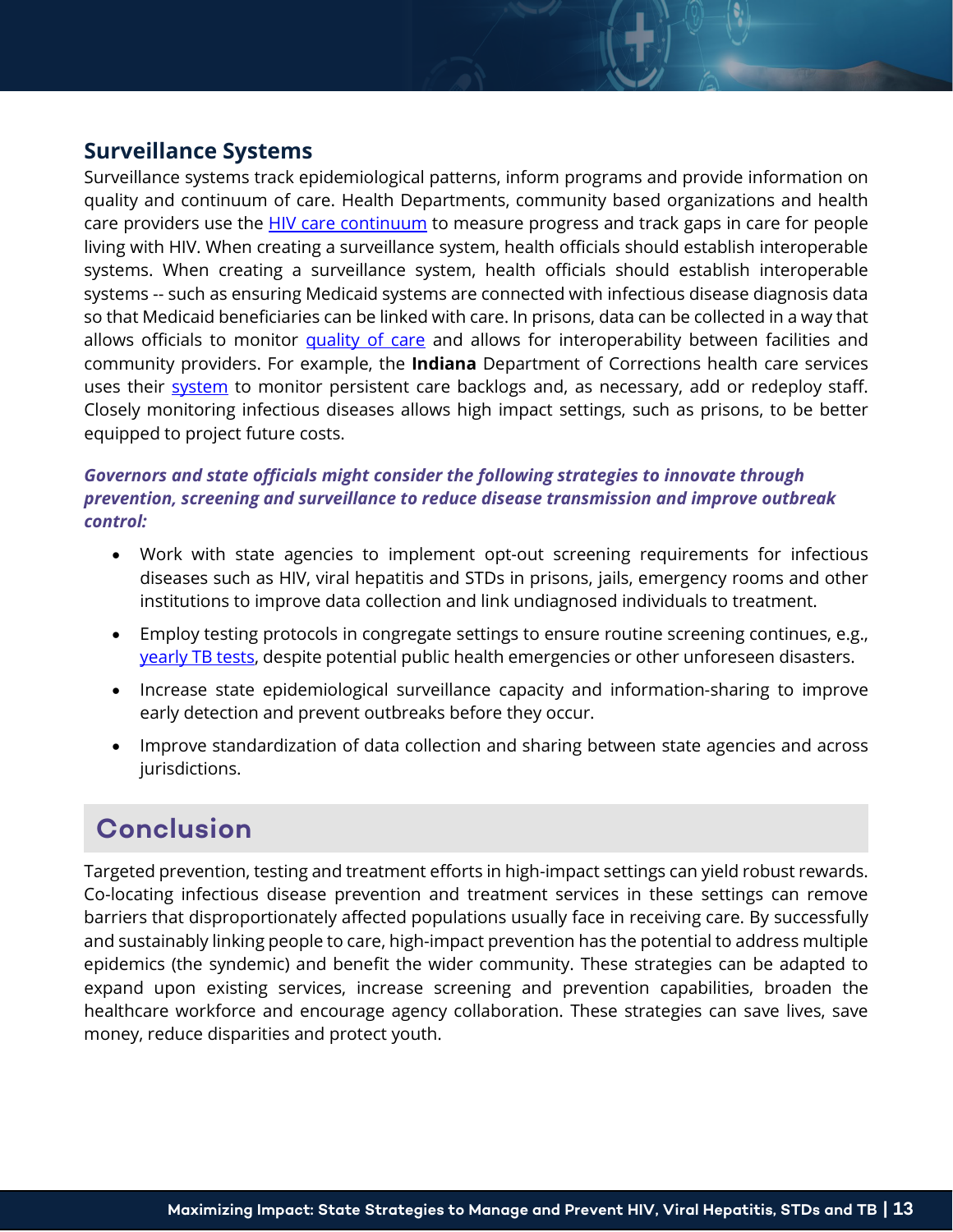# **Acknowledgements**

The National Governors Association Center for Best Practices (NGA Center) would like to thank the state officials and other experts who offered insights that informed this publication. A special thank you goes to the participants in the NGA Center expert roundtable on Building State Capacity for Prevention, Testing and Treatment of HIV, STDs, viral hepatitis and TB.

The NGA Center would also like to thank the Centers for Disease Control and Prevention (CDC) for their generous support of the expert roundtable and this publication under cooperative agreement.

The contents of this publication are solely the responsibility of the authors and do not necessarily represent the official views of the CDC or the US Department of Health and Human Services.  

This publication was developed by Senior Policy Analyst, Michelle LeBlanc, Policy Analyst, Myra Masood, CDC Public Health Associate, Eden Moore, and Program Director Brittney Roy at the NGA Center for Best Practices.

# **Resource Library**

#### **Corrections and Health Resources**

- [Certified Community Behavioral Health Clinics and the Justice System](https://www.thenationalcouncil.org/wp-content/uploads/2022/02/2021-CCBHC-and-Justice-Systems-Report.pdf) | The National Council
- [Correctional Health Recommendations and Guidance](https://www.cdc.gov/correctionalhealth/default.htm) | National Center for HIV, Viral Hepatitis, STD and TB Prevention
- [HIV and Corrections](https://www.hiv.uw.edu/go/key-populations/hiv-corrections/core-concept/all) | National HIV Curriculum
- [Prison Health Care: Costs and Quality](https://www.pewtrusts.org/-/media/assets/2017/10/sfh_prison_health_care_costs_and_quality_final.pdf) | Pew Trusts
- [Transitional Care Coordination: From Jail Intake to Community HIV Primary Care](https://targethiv.org/deii/deii-transitional-care) | HRSA
- [Women's Health Care in Correctional Settings](https://www.ncchc.org/womens-health-care) | National Commission on Correctional Health Care

#### **Harm Reduction Resources**

- [Model Syringe Services Program Act](https://legislativeanalysis.org/model-syringe-services-program-act/) | White House Office of National Drug Control Policy (ONDCP) and Legislative Analysis and Public Policy Association (LAPPA)
- [Pre-Exposure Prophylaxis Toolkit for Community Based Organizations](https://www.health.ny.gov/diseases/aids/general/prep/docs/prep_toolkit.pdf) | New York State Department of AIDS Institute
- [Principles of Harm Reduction](https://harmreduction.org/about-us/principles-of-harm-reduction/) | National Harm Reduction Coalition
- [Syringe Services Programs \(SSPs\)](https://www.cdc.gov/ssp/index.html) | CDC
- [Ways to Stop HIV Stigma and Discrimination](https://www.cdc.gov/stophivtogether/hiv-stigma/ways-to-stop.html) | CDC

#### **Health Facility Resources**

- [Expanding Hepatitis Testing and Linkage to Care in Emergency Departments](https://nastad.org/sites/default/files/2021-11/PDF-Slides-Expanding-Hep-Testing-and-Linkage-to-Care-in-EDs.pdf) | NASTAD
- [Routine HIV Testing: Information for Texas Health Providers](https://www.dshs.texas.gov/hivstd/info/edmat/4-236.pdf) | Texas Health and Human **Services**
- [Sample Script for Clinicians Regarding Verbal Consent for HIV Testing](https://www.dhs.wisconsin.gov/hiv/provider-sample-consent-script.pdf) | Wisconsin Division of Public Health